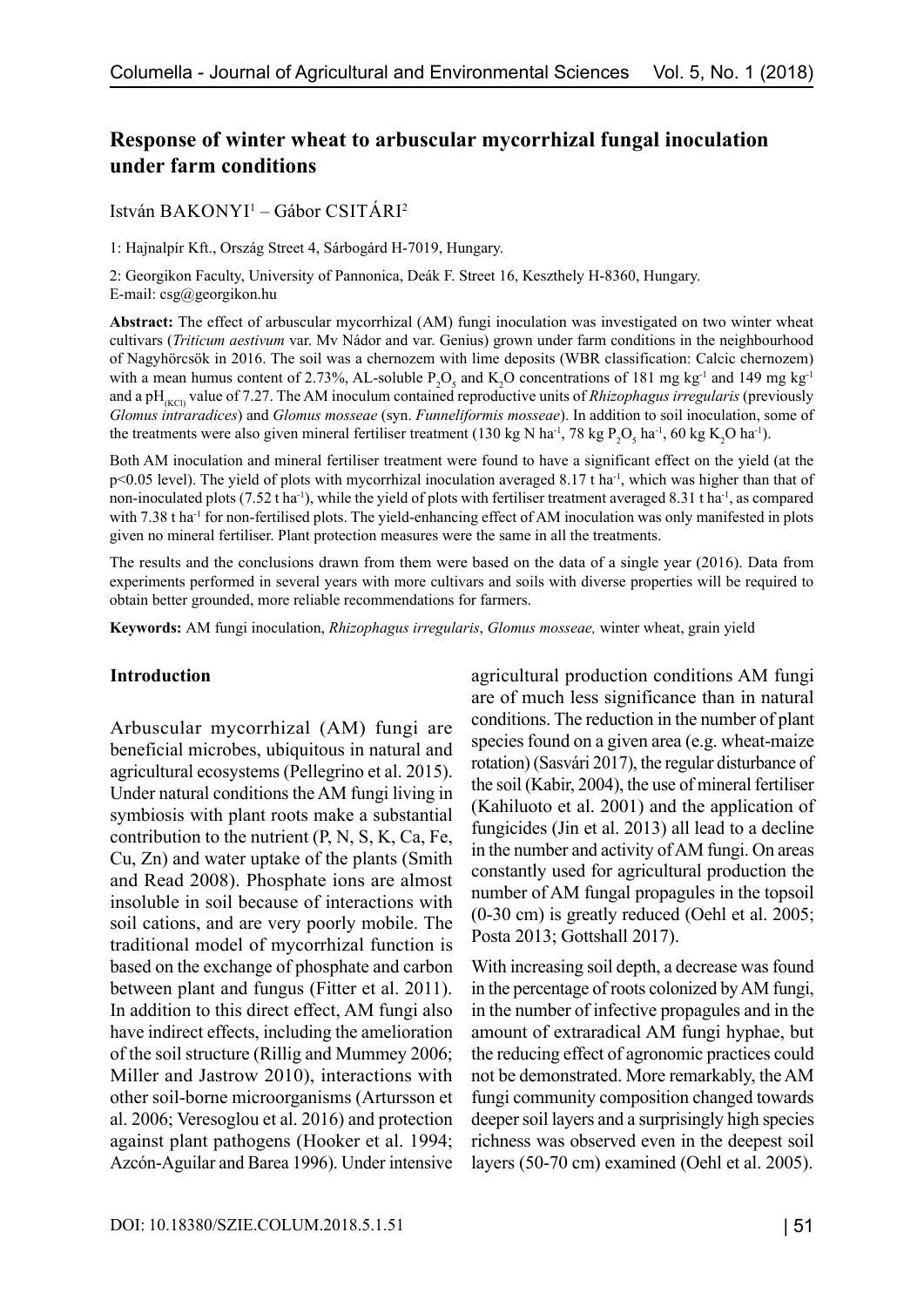Crop plants differ in the extent of their dependence on mycorrhizae for nutrient uptake (Smith and Read 2008). The mycorrhizal dependence of different cultivars of a given species may also be different. Azcon and Ocampo (1981) observed a wide range of dependence on mycorrhizas in experiments with 13 wheat cultivars. Hetrick et al. (1996) investigated the mycorrhiza dependence of ten wheat cultivars, six of which responded positively, while four responded negatively or were nonresponsive to mycorrhizal inoculation. The responses of the individual cultivars were consistent regardless of the inoculum source, suggesting that mycorrhizal responsiveness is an inherited trait rather than a response to individual fungi. Mycorrhizal responsiveness decreased with P fertilisation for cultivars that were dependent on the symbiosis, but it was unaffected by P fertilisation in cultivars that were negatively impacted by the mycorrhizae (Hetrick et al. 1996).

Hetrick et al. (1993) investigated modern wheat cultivars and their ancestors, and suggested that modern breeding practices had reduced dependence on mycorrhizal symbiosis. In contrast Lehman et al. (2012) found no evidence that new crop genotypes lost their ability to respond to mycorrhiza due to agricultural and breeding practices.

The advantages of AM fungi are obvious to crop producers, so the possibility of inoculating soils with these fungi has long been the subject of research. Inoculation with arbuscular mycorrhizal fungi is considered to be a sustainable crop production technology (Azcon and Ocampo 1981).

A number of reviews and meta-analyses have been published, most of which report on the yield increases demonstrated in field crops such as maize and winter wheat (Lekberg and Koide 2005; Hoeksema et al. 2010; Lehmann et al. 2012; Treseder 2013; Pellegrino et al. 2015). Based on these results, the effect of AM fungal inoculation depends on the available nutrient content of the soil, the type of cultivation, the fertilisers applied, the use of plant protection agents (particularly fungicides) and the weather.

The relationship between the available phosphorus (P) content of the soil and the level of mycorrhization has been examined in depth (Hetrick et al. 1996; Lekberg and Koide, 2005; Hoeksema et al. 2010; Treseder 2013; Suriyagoda et al. 2014). It is generally accepted that low available P content in the soil facilitates the development of mycorrhiza while high available P content inhibits it. A few researchers such as Hoeksema et al. (2010) stated that the N fertilisation was a more important predictor of plant responses to AM fungal inoculation than the P content in the soil. Hoeksema et al. (2010) also found that very few studies reported the available soil N and P concentrations or values for other important abiotic factors, such as ambient light or soil water availability. AM fungal communities are also influenced by climatic factors and the success of symbiosis depends on water availability and the temperature during early plant development (Augé 2001).

Most authors of reviews and meta-analyses (Hetrick et al. 1993; Lekberg and Koide 2005; Lehmann et al. 2012; Treseder 2013; Pellegrino et al. 2015) observed the yield-increasing effect of AM fungi. Pellegrino et al. (2015) conducted a well-documented meta-analysis of 38 field trials published between 1975 and 2013, involving a total 333 data, and reported that AM fungal inoculation led to a mean yield increase of 20%. However, the transferral of these results is complicated by the fact that the crop production was extensive (low-input), the grain yields were low  $(2-5$  t ha<sup>-1</sup>) in most experiments, and only three of the locations tested were in Europe (which means that the climates were different). This is true of all the meta-analyses published in this field.

The size of the experiment is also an important factor. Individual studies have shown that the effects of mycorrhizal fungi on plants are different in the field than in greenhouse or growth chamber experiments (Hoeksema et al. 2010). More specifically, Lekberg and Koide (2005) found that the beneficial effects of AM fungi on plants were smaller in field experiments than in greenhouse or growth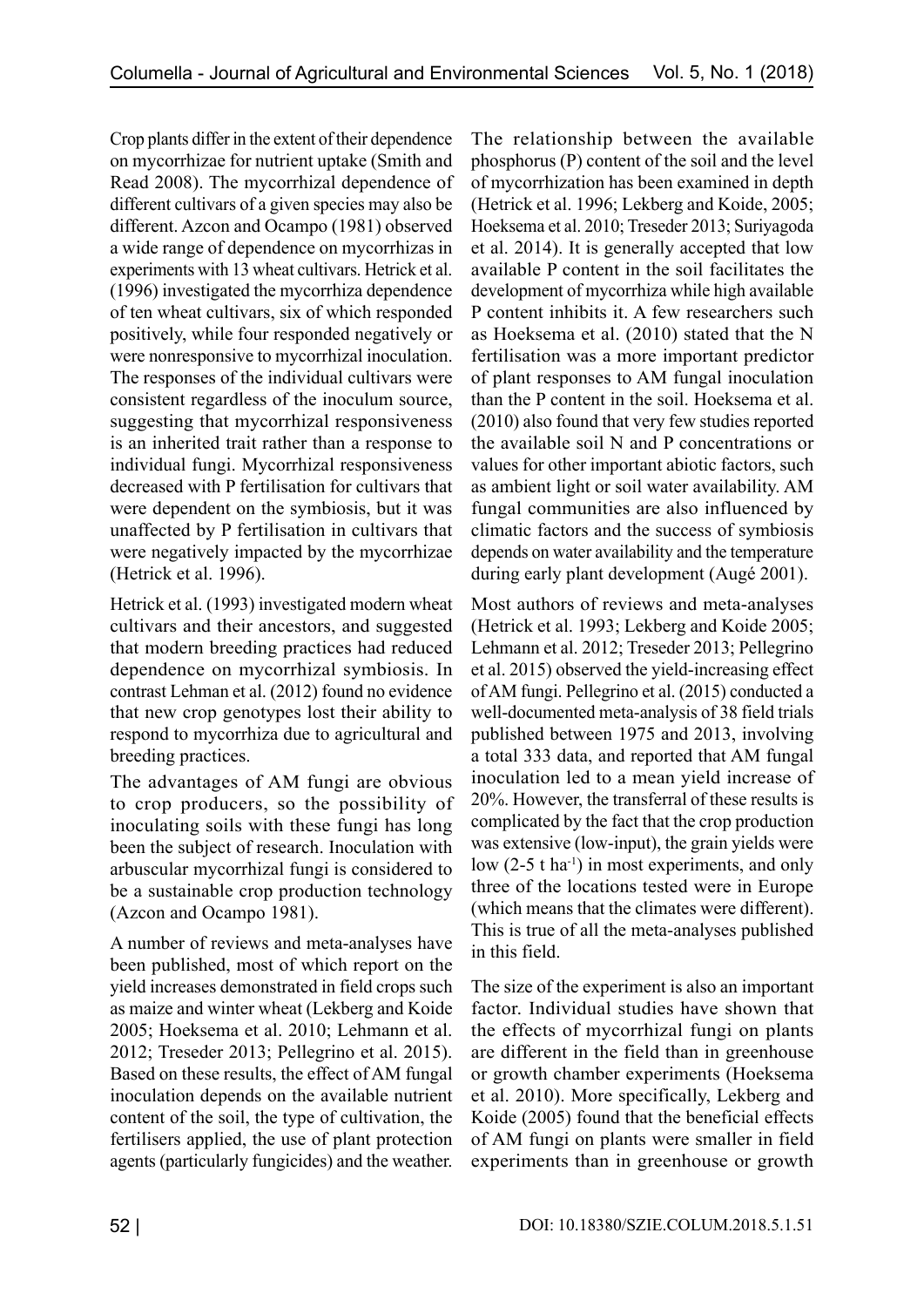chamber experiments. Despite their scientific importance, field experiments with small plot size may lack agronomic relevance.

The aim of the present work was to determine whether AM fungal inoculation resulted in a grain yield increase in two cultivars with high grain yield potential of winter wheat (*Triticum aestivum*) (Mv Nádor and Genius) under field conditions on 1 ha plots with fertile soil (calcic chernozem) using the intensive crop production technology normally applied in Hungary.

## **Materials and Methods**

The field experiment was set up on calcic chernozem soil in the neighbourhood of Nagyhörcsök, Hungary. The soil characteristics were as follows: upper level of plasticity according to Arany 43, mean humus content 2.73%, AL-soluble  $K_2O$  and  $P_2O_5$  149 mg kg<sup>-1</sup> and 181 mg  $kg^{-1}$ , respectively, CaCO<sub>3</sub> 5.05%,  $pH_{(KC)}$  7.27. The soil analysis was performed in the Soil Protection Laboratory, Velence. The preceding crops on the experimental area were sunflower (2015), maize (2014) and pea (2013).

The climate is continental, with an annual mean temperature of  $11 \text{ °C}$  and annual mean precipitation of 590 mm. The weather conditions in 2016 were ideal for wheat production.

The AM fungi inoculant used in the experiment was the Aegis Sym Irriga microgranulate manufactured by Italpollina. This contains several AM fungi, principally the *Rhizophagus irregularis* (previously *Glomus intraradices*) and *Glomus mosseae* (syn *Funneliformis mosseae*) species. The inoculant has a concentration of  $1,400$  spores  $g^{-1}$  and the recommended dose is  $1-2$  kg ha<sup>-1</sup> (internet 1).

Two winter wheat cultivars were used in the experiment, Mv Nádor and Genius. Mv Nádor (MTA ATK Martonvásár), an early–midseason cultivar, was state registered in 2012. It has a potential yield of  $10-11$  t ha<sup>-1</sup>, low plant height (60–80 cm), excellent winter hardiness and good flour quality. Genius (Saaten-Union) has a high potential yield in case of extensive and intensive conditions alike. This cultivar has good

frost resistance, winter hardiness and drought tolerance. It has premium milling quality. No data are available on the mycorrhiza susceptibility of either cultivar.

Four treatments (mineral fertiliser  $+ AM$  fungi inoculant, mineral fertiliser alone, AM fungi inoculant alone, no fertiliser or inoculant) were applied in three replications to both wheat cultivars. The mineral fertiliser dose was 130 kg ha<sup>-1</sup> N, 78 kg ha<sup>-1</sup>  $P_2O_5$  and 60 kg ha<sup>-1</sup> K<sub>2</sub>O and the plot size  $10,000$  m<sup>2</sup> (40×250 m), arranged in a strip-split-plot design. All the plots were given the soil preparation and plant protection normal under farm conditions.

The sunflower crop in the previous year was harvested on 31 Aug. 2015, followed on 1 Sept. by disking and on 14 Sept. by the application of basic potassium fertiliser to the fertilised plots. The seedbed was prepared using a seedbed cultivator on 20 Oct. The AM fungi inoculant was applied on 21 Oct. as recommended by the manufacturer, using plant protection machinery, where the spraying device followed a short disk fitted with a bladed cylinder at a maximum distance of 20 cm. The sowing took place on 26 Oct. The seed was sown within 7 days of inoculation, according to the recommendations of the manufacturer. Ammonium nitrate (34%) was applied to the fertilised plots on 3 Nov. and Nitrosol (30%) on 22 Nov.

Two plant protection treatments were performed. The first, on 5 Apr., consisted of a  $0.75$  l ha<sup>-1</sup> dose of the fungicide FalconPro (active ingredients: spiroxamine, tebuconazole and prothioconazole) and a 0.15 l ha-1 dose of the herbicide Sekator OD (active ingredients: amidosulfuron and iodosulfuron). On 9 May a 2 l ha<sup>-1</sup> dose of the fungicide Cherokee (active ingredients: cyproconazole, propiconazole and chlortalonyl) was applied.

Samples were taken with a plot combine at harvest on 12 July 2016. The grain crop were dried to 14% water content.

Root samples were taken at a depth of 5–20 cm, washed, and stored in 0.05% lactoglycerol solution at 4°C. The root colonisation of the AM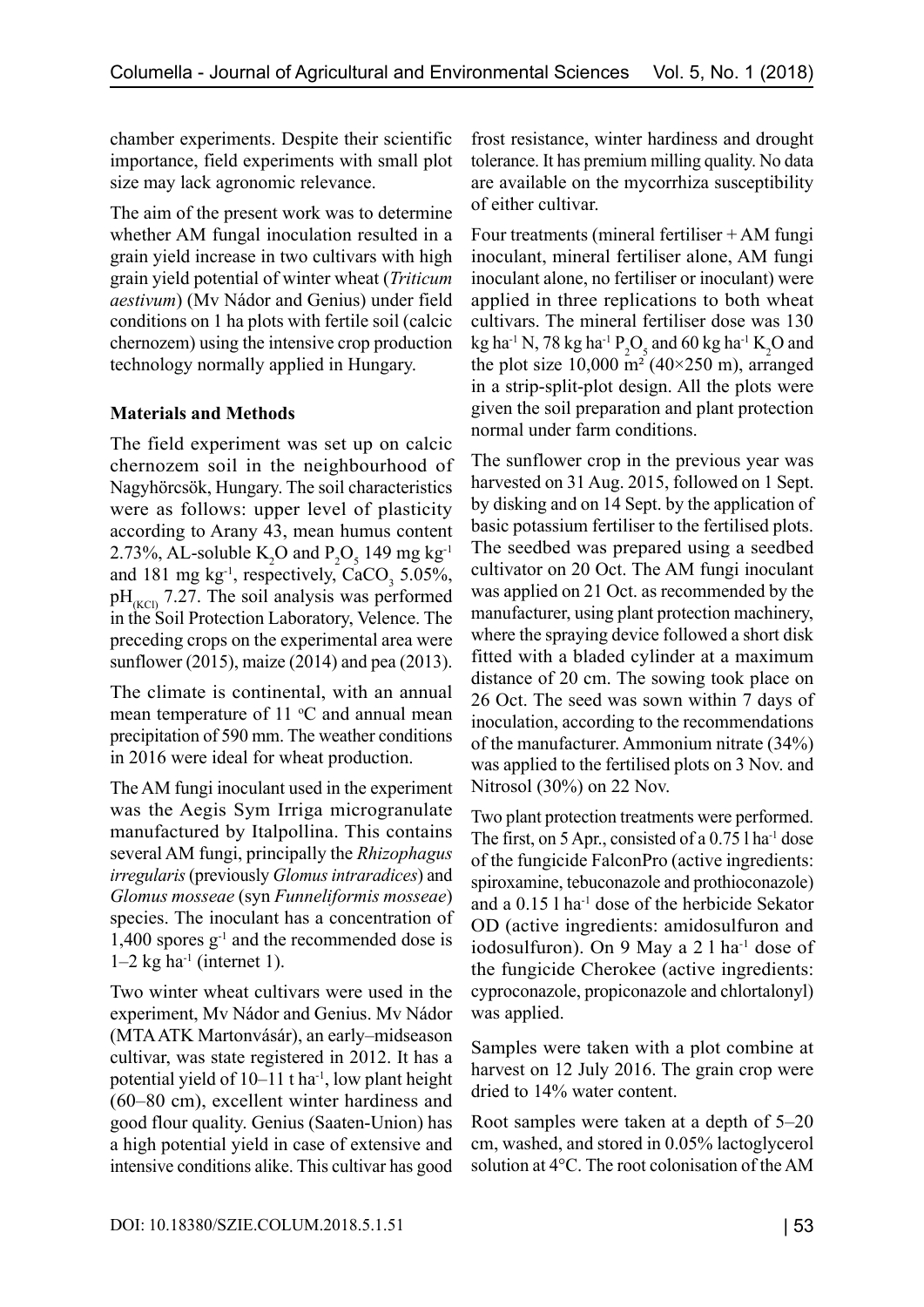fungi was checked under a light microscope after staining the roots with Trypan Blue. The ratio of mycorrhizal roots were measured by the grid line intersection method and were expressed in mycorrhization % (Brundrett 2008).

The statistical evaluation was performed using a paired t-test and multi-factor analysis of variance (ANOVA). Differences were considered to be significant at the  $p<0.05$ level. The differences between the samples means were compared with the value of the LSD with a 95% confidence interval.

## **Results**

The effects of the treatments on the grain yield and mycorrhization of wheat roots were evaluated using analysis of variance for three factors (AM inoculation, mineral fertilisation, wheat cultivar). The grain yields averaged over the factors are given in *Table 1* together with the significance levels of factors. All three factors had a significant effect on the grain yield and (with one exception) interactions between the factors were also significant. The one exception was the interaction between cultivar and AM inoculation.

Mineral fertilisation increased the grain yield from 7.38 to  $8.31$  t ha<sup>-1</sup>. AMF inoculation in the same way increased the yield from 7.52 to 8.17 t ha-1. As the interactions between the factors were also significant, the yield averages were also plotted for each treatment (*Table 2*). The two cultivars had different reactions to AM inoculation. The AM inoculation in both cases increased the yield but in a different measure. Yield of Mv Nádor increased from 6.96 to 8.55 t ha-1, yield of Genius changed from 6.72 to 7.28 t ha<sup>-1</sup>, the increasing was 123% and 108%, respectively. The reaction to mineral fertilization were also different in case of cultivars. Mineral fertilization increased the yield of Mv Nádor with 132%, while increased the yield of Genius with 108%.

The three factors and their interactions had also significant effects on the mycorrhization of winter wheat roots (*Table 3*). The fertilisation decreased, the AMF inoculation increased the percentages of mycorrhizal roots. The wheat cultivars had also significant effect, Mv Nádor had higher mycorrhization (14.6%) compared to Genius (4.3%).

# **Discussion**

The results of the large (1 ha) plot experiment carried out under farm conditions showed that inoculation with arbuscular mycorrhizal fungi had a detectable yield-enhancing effect on two different cultivar (Mv Nádor, Genius) of winter wheat (*Triticum aestivum*).

Both the winter wheat cultivars tested (Mv Nádor, Genius) are modern, high-yielding cultivars  $(10-12 \text{ t} \text{ ha}^{-1})$  recommended for cultivation under intensive conditions. The size of the yield increment, in case of cultivar My Nádor, was similar to the  $\sim$ 20% value given in the literature (Pellegrino et al. 2015). The higher yield achieved in response to inoculation with arbuscular mycorrhizal fungi confirms the results of Lehmann et al. (2012) and suggest that

*Table 1*. Yield averages of winter wheat for each factor (wheat cultivar, mineral fertilisation, AM inoculation). N= 12 (number of replications).

| Factor                                     | <b>Yield average</b> ( $kg \text{ ha}^{-1}$ ) |        | Level of significance |
|--------------------------------------------|-----------------------------------------------|--------|-----------------------|
| Cultivar                                   | Mv Nádor                                      | Genius | 0.000                 |
|                                            | 8480                                          | 7200   |                       |
| Fertilisation                              | without                                       | with   | 0.000                 |
|                                            | 7380                                          | 8310   |                       |
| AMF inoculation                            | without                                       | with   | 0.000                 |
|                                            | 7520                                          | 8170   |                       |
| Cultivar <sup>*</sup> Fertilisation        |                                               |        | 0.000                 |
| Cultivar * AMF inoculation                 |                                               |        | 0.089                 |
| Fertilisation * AMF inoculation            |                                               |        | 0.002                 |
| Cultivar * Fertilisation * AMF inoculation |                                               |        | 0.014                 |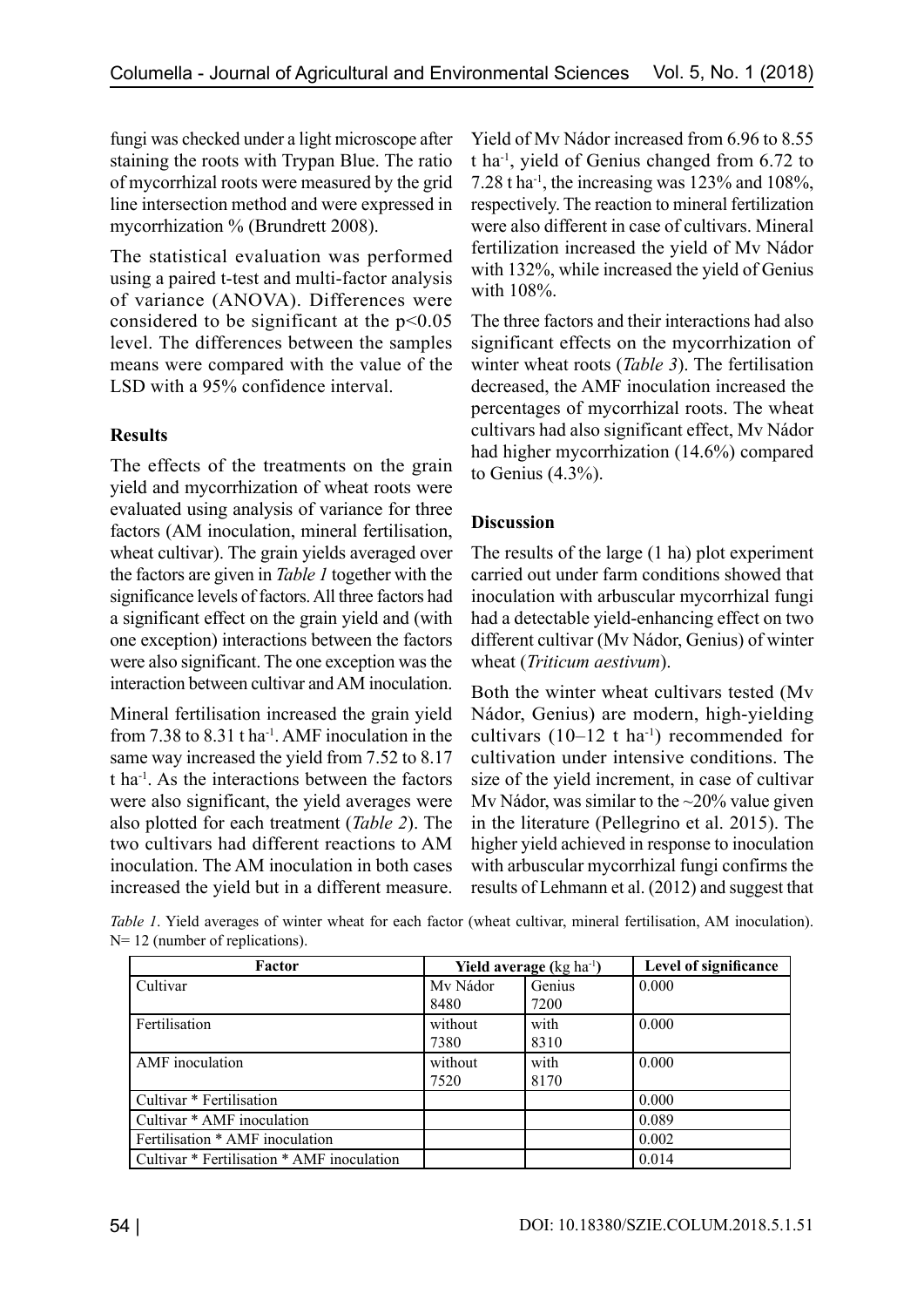|                    | Yield averages and standard deviations (kg ha <sup>-1</sup> ) |            |  |  |
|--------------------|---------------------------------------------------------------|------------|--|--|
| <b>Treatment</b>   | My Nádor                                                      | Genius     |  |  |
| No fertilisation,  | 6960 (207)                                                    | 6720 (200) |  |  |
| no AMF inoculation |                                                               |            |  |  |
| No fertilisation,  | 8550 (190)                                                    | 7280 (410) |  |  |
| AMF inoculation    |                                                               |            |  |  |
| Fertilisation,     | 9160 (430)                                                    | 7240 (160) |  |  |
| no AMF inoculation |                                                               |            |  |  |
| Fertilisation,     | 9270 (290)                                                    | 7570 (220) |  |  |
| AMF inoculation    |                                                               |            |  |  |

*Table 2*. Yield averages and standard deviations of the wheat cultivars for each fertiliser and AM inoculation treatment. N=3 (number of replications). LSD value for all treatments is 342.

even modern wheat cultivars have not lost their ability to form mycorrhizas. The yield averages of the two wheat cultivars differed significantly, the greater yield potential of cultivar Mv Nádor being confirmed in the experiment. Cultivar Genius responded to the AM inoculation in a smaller measure but this cultivar showed smaller yield increasing to the fertilization too. We don't have not enough data to decide that this cultivar has low AM susceptibility or it has limited P uptake potential.

The experimental area has been used for intensive crop production involving replenishment rates of mineral fertiliser (P and K) for several decades. Sasvári (2017) reported that wheat-maize rotation has pronounced detrimental effect on AM fungi. These factors were probably responsible for the fact that the number of arbuscular mycorrhizaforming fungus propagules had dropped to such an extent that a single mycorrhizal inoculation was able to cause a detectable change in the yield. This was confirmed by the fact that small number

of structures characteristic of mycorrhization (arbuscules, hyphae) could be observed on the roots of plants that were not inoculated (*Table 3*). Direct spore counting from the soil was not happened.

Data in the literature suggest that the mycorrhization of plants is stimulated if the soil has a low content of available phosphorus, and inhibited by high P content. In the present experiment the available P content in the soil was measured with the method routinely used in Hungary as the quantity of AL-soluble phosphorus, which was found to be 181 mg  $P_2O_5$  kg<sup>-1</sup> at the beginning of the experiment. According to the official recommendations (MÉM NAK, 1979) this represents a good phosphorus supply level. As the meta-analyses, quoted above in the introduction, generally either give no data on the available phosphorus content of the soil or measure it using a different method (other than AL-solubility), this complicates a comparison of the results. On the other hand

| Factor                                     | Mycorrhization $(\% )$ |        | Level of significance |
|--------------------------------------------|------------------------|--------|-----------------------|
|                                            |                        |        |                       |
| Cultivar                                   | My Nádor               | Genius | 0.000                 |
|                                            | 14.6                   | 4.3    |                       |
| Fertilisation                              | without                | with   | 0.000                 |
|                                            | 18.9                   | 0.03   |                       |
| AMF inoculation                            | without                | with   | 0.000                 |
|                                            | 0.85                   | 18.1   |                       |
| Cultivar * Fertilisation                   |                        |        | 0.000                 |
| Cultivar * AMF inoculation                 |                        |        | 0.000                 |
| Fertilisation * AMF inoculation            |                        |        | 0.000                 |
| Cultivar * Fertilisation * AMF inoculation |                        |        | 0.000                 |

*Table 3*. Mycorrhization of winter wheat for each factor (wheat cultivar, mineral fertilisation, AM inoculation). N= 12 (number of replications).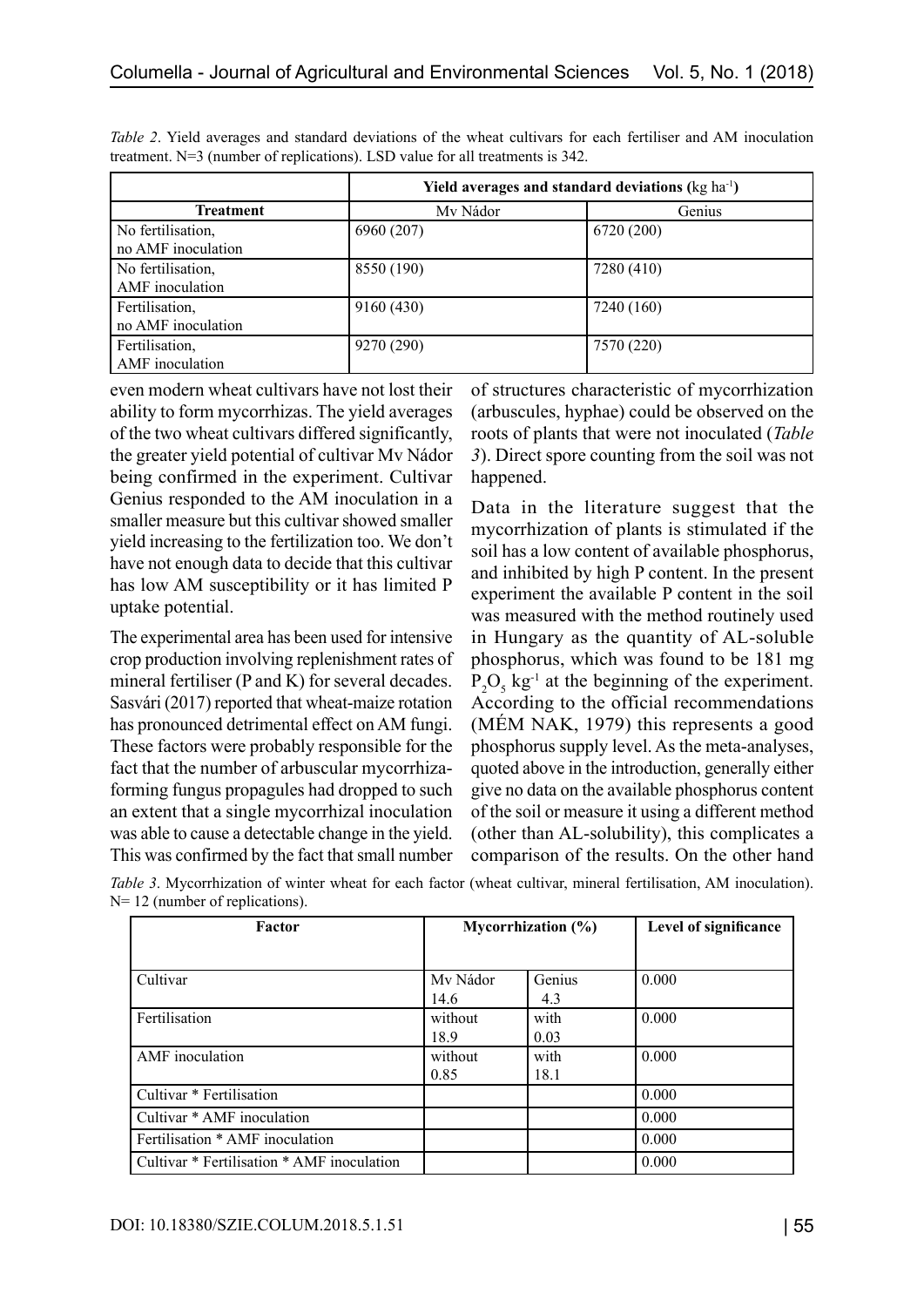beside the soil P content it is necessary to take plant P demand into consideration.

The yield-enhancing effect of AM fungi inoculation could only be detected in treatments given no mineral fertiliser (*Table 2*). The mineral fertiliser treatments involved a total of 130 kg N ha<sup>-1</sup>, 78 kg  $P_2O_5$  ha<sup>-1</sup> and 60 kg  $K_2O$  ha<sup>-1</sup> active agents, based on the nutrient management calculations usually employed on the farm. As NPK mineral fertiliser was applied in the present work, therefore it is not possible to separate the effects of nitrogen and phosphorus fertiliser on mycorrhization. There is agreement in the literature that the application of phosphorus fertiliser to agricultural crops reduces the level of mycorrhization of the crops, as the crop itself is able to take up the necessary quantity of phosphorus and is not dependent on a fungal partner. Very few papers reached other conclusions.

One such is that of Cozzolino et al. (2013), who demonstrated the yield-enhancing effect of NP and NPK fertiliser in maize plants inoculated with mycorrhizal fungi. This could be due to the fact that the soil had very different characteristics to that used in the present experiment.

Our results support the idea usually accepted in the literature, that mineral fertilisation (mainly P) decreased the efficiency of AM inoculation.

### **Conclusions and recommendations**

The results and the conclusions drawn from them were based on the data of a single year (2016). Our research showed that AM fungi inoculation of winter wheat in field conditions can be an effective agronomic practice, although its economic profitability should still be questioned. Data from experiments performed in several years with more cultivars and soils with diverse properties will be required to obtain more reliable recommendations for farmers. The harmonisation of the production technology and the AM fungi inoculation is important for efficient crop production. Changes in the production technology could produce more favourable conditions for the fungi, making the AM fungi inoculation more successful. Many papers have reported on the favourable effects of reduced disturbance/ploughing, the use of vegetation cover and the incorporation of organic matter.

### **Acknowledgements**

Thanks are due to the SZÉRA Kft. for performing the experiment, to the Hajnalpír Kft. for the background and to the staff of the following companies: Elitmag Kft., Hortiservice Kft., Italpollina SPA, Bayer Hungária Kft., Eurofins Agroscience Services Kft. and Syngenta Kft.

We express our thanks for the support provided by EFOP-3.6.3-VEKOP-16 project.

#### **References**

Augé, R. M. (2001): Water relations, drought and VA mycorrhizal symbiosis. Mycorrhiza. **11:** 3-42.

- Artursson, V., Finlay, R.D., Jansson, J.K. (2006): Interactions between arbuscular mycorrhizal fungi and bacteria and their potential for stimulating plant growth. Environmental Microbiology. **8:** 1. 1-10.
- Azcón-Aguilar, C., Barea, J.M. (1996): Arbuscular mycorrhizas and biological control of soil-borne plant pathogens – an overview of the mechanisms involved. Mycorrhiza. **6:** 457–464.
- Azcon, R., and Ocampo, J.A. (1981): Factors affecting the vesicular arbuscular infection and mycorrhizal dependency of thirteen wheat cultivars. New Phytologist. **87:** 677-685.
- Brundrett, M.C. (2008): Mycorrhizal Associations: The Web Resource. Date accessed. ‹mycorrhizas.info›.
- Cozzolino, V., Di Meo, V., Piccolo, A. (2013): Impact of arbuscular mycorrhizal fungi applications on maize production and soil phosphorus availability. Journal of Geochemical Exploration. **129:** 40–44.
- Fitter, A.H., Helgason, T., Hodge, A. (2011): Nutritional exchanges in the arbuscular mycorrhizal symbiosis: Implications for sustainable agriculture. Fungal Biology Reviews. **25:** 68-72.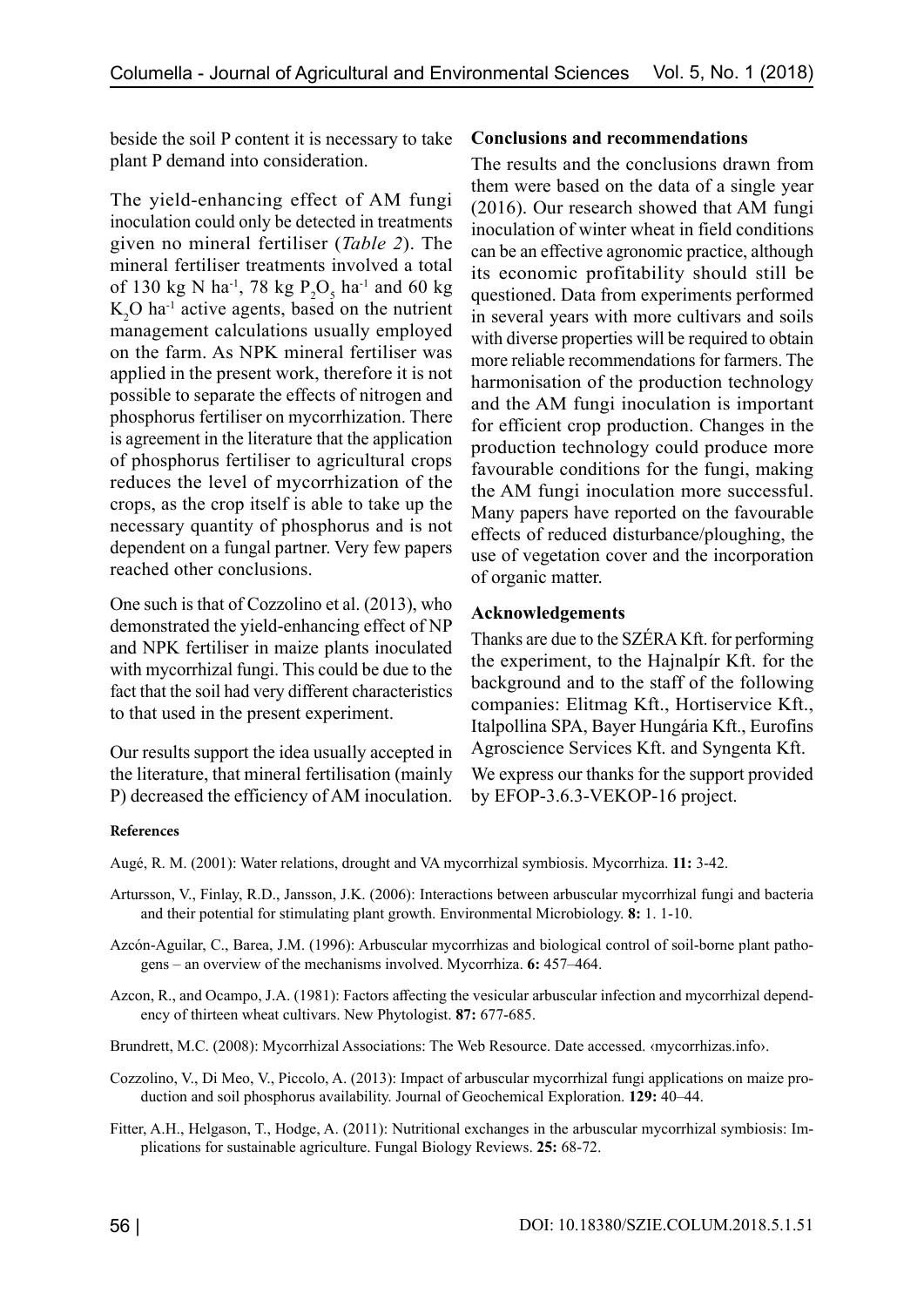- Gottshall, C.B., Cooper, M., Emery, S.M. (2017): Activity, diversity and function of arbuscular mycorrhizae vary with changes in agricultural management intensity. Agriculture, Ecosystems and Environment. **241:** 142–149.
- Hetrick, B.A.D., Wilson, G.W.T., Cox, T.S. (1993): Mycorrhizal dependence of modern wheat cultivars and ancestors: a synthesis. Canadian Journal of Botany. **71**: 512-518.
- Hetrick, B.A.D., Wilson, G.W.T., Todd, T.C. (1996): Mycorrhizal response in wheat cultivars: relationship to phosphorus. Canadian Journal of Botany. **74:** 1. 19-25.
- Hoeksema, J.D. et al. (2010): A meta-analysis of context-dependency in plant response to inoculation with mycorrhizal fungi. Ecology Letters. **13:** 394–407.
- Hooker, J.E., Jaizme-Vega, M., Atkinson, D. (1994): Biocontrol of plant pathogens using arbuscular mycorrhizal fungi. In: Gianinazzi, S. and Schüepp, H. (eds.), Impact of Arbuscular Mycorrhizas on sustainable agriculture and natural ecosystems. Birkhäuser Verlag, Basel, Switzerland, 191–200.
- internet 1:<http://www.mezogazdasagibolt.hu/termek/ITALPOL2151/aegis-sym-irriga-05-kg-mikrogranul-tum>
- Jin, H., Germida, J.J., Walley, F.L. (2013): Suppressive effects of seed-applied fungicides on arbuscular mycorrhizal fungi (AMF) differ with fungicide mode of action and AMF species. Applied Soil Ecology. **72:** 22–30.
- Kabir, Z. (2004): Tillage or no-tillage: Impact on mycorrhizae. Canadian Journal of Plant Science. **85:** 23-29.
- Kahiluoto, H., Ketoja, E., Vestberg, M., Saarela, I. (2001): Promotion of AM utilization through reduced P fertilization 2. Field studies. Plant and Soil. **231**: 65–79.
- Lehmann, A., Barto, K., Powell, J.R., Rillig, M.C. (2012): Mycorrhizal responsiveness trends in annual crop plants and their wild relative - a metaanalysis on studies from 1981 to 2010. Plant and Soil. **355**: 231–250.
- Lekberg, Y., Koide, R.T. (2005): Is plant performance limited by abundance of arbuscular mycorrhizal fungi? A meta-analysis of studies published between 1988 and 2003. New Phytologist. **168:** 189–204.
- MÉM NAK 1979. Műtrágyázási irányelvek és üzemi számítási módszer Fertilisation guidelines and a farm calculation method.) (Mezőgazdasági és Élelmezésügyi Minisztérium Növényvédelmi és Agrokémiai Központja)
- Miller, R.M., Jastrow, J.D. (2010): Mycorrhizal fungi influence soil structure. In: Kapulnik, Y., Douds, D. (Eds.) Arbuscular mycorrhizas: Physiology and function. Chapter 1. Kluwer Academic Publishers.
- Sieverding, E. (2010): Soil type and land use intensity determine the composition of arbuscular mycorrhizal fungal communities. Soil Biology & Biochemistry. **42**: 724-738.
- Oehl, F., Sieverding, E., Ineichen, K., Ris, E.-A., Boller, T., Wiemken, A. (2005): Community structure of arbuscular mycorrhizal fungi at different soil depths in extensively and intensively managed agroecosystems. New Phytologist. **165:** 273–283.
- Pellegrino, E., Opik, M., Bonari, E., Ercoli, L. (2015): Responses of wheat to arbuscular mycorrhizal fungi: A meta-analysis of field studies from 1975 to 2013. Soil Biology & Biochemistry. **84:** 210–217
- Posta, K. (2013): Effect of production technological measures on arbuscular mycorrhizal fungus communities in arable and horticultural crops. DSc Thesis, Gödöllő.
- Rillig, M.C., Mummey, D.L. (2006): Mycorrhizas and soil structure. New Phytologist. **171:** 41–53.
- Sasvári Z. (2017): Study of arbuscular mycorrhizal fungal diversity in long-term field experiments. PhD dissertation, Szent István University, Gödöllő.
- Smith, S.E., Read, D. (2008): Mycorrhizal Symbiosis, Third Edition. Academic Press, Elsevier Ltd. Amsterdam.
- Soil Survey Staff, 1999. Soil Taxonomy: A Basic System of Soil Classification for Making and Interpreting Soil Surveys. Natural Resources Conservation Service, U.S. Department of Agriculture Handbook 436.